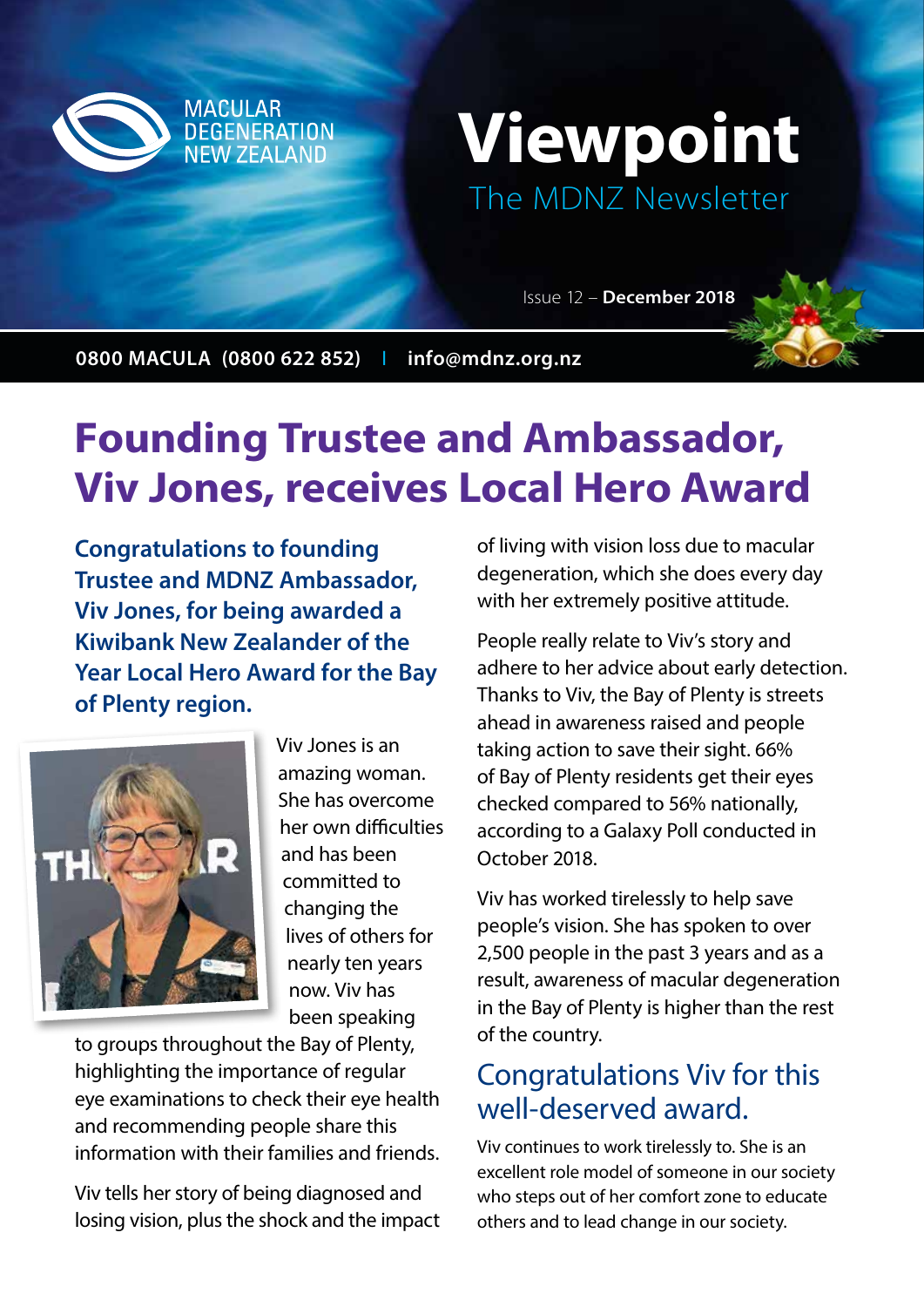# **Artificial Intelligence and eye disease**

**Hailed as a "jaw-dropping" breakthrough, computers can use artificial intelligence (AI) to effectively diagnose eye disease such as macular degeneration. Moorfields Eye Hospital in London has been conducting research into the use of AI to assess OCT scans of patients with retinal disease.**

AI is the imitation of human cognitive processes by a machine in which computer algorithms learn from data without human direction. It is already in use in various consumer technologies such as Apple's Siri in the iPhone. Such advances are expected to continue and accelerate.

There are several research projects currently being undertaken internationally that are evaluating the use of AI technology in eye disease. One such recently completed study (De Fauw et al, 2018) used 14,884 high definition OCT

retinal scans to teach the computer how to spot features of eye disease. AI technology looks for signs such as haemorrhage and fluid leakage, and has the ability to adapt to different types of retinal scanners.

Scans were then taken from 1000 patients at Moorfields Eye Hospital and given to the computer to analyse. Results were compared to those read by 4 ophthalmologists and 4 specialist optometrists.

Both the computer and clinician groups were asked to decide whether a patient required urgent referral, semi-urgent referral, routine referral or observation. The results were incredibly accurate with the AI system achieving, and in some cases exceeding, expert interpretation by clinicians.

Benefits include earlier time to assessment and diagnosis for patients and the ability to prioritise patients for assessment at a much earlier stage than is currently the case.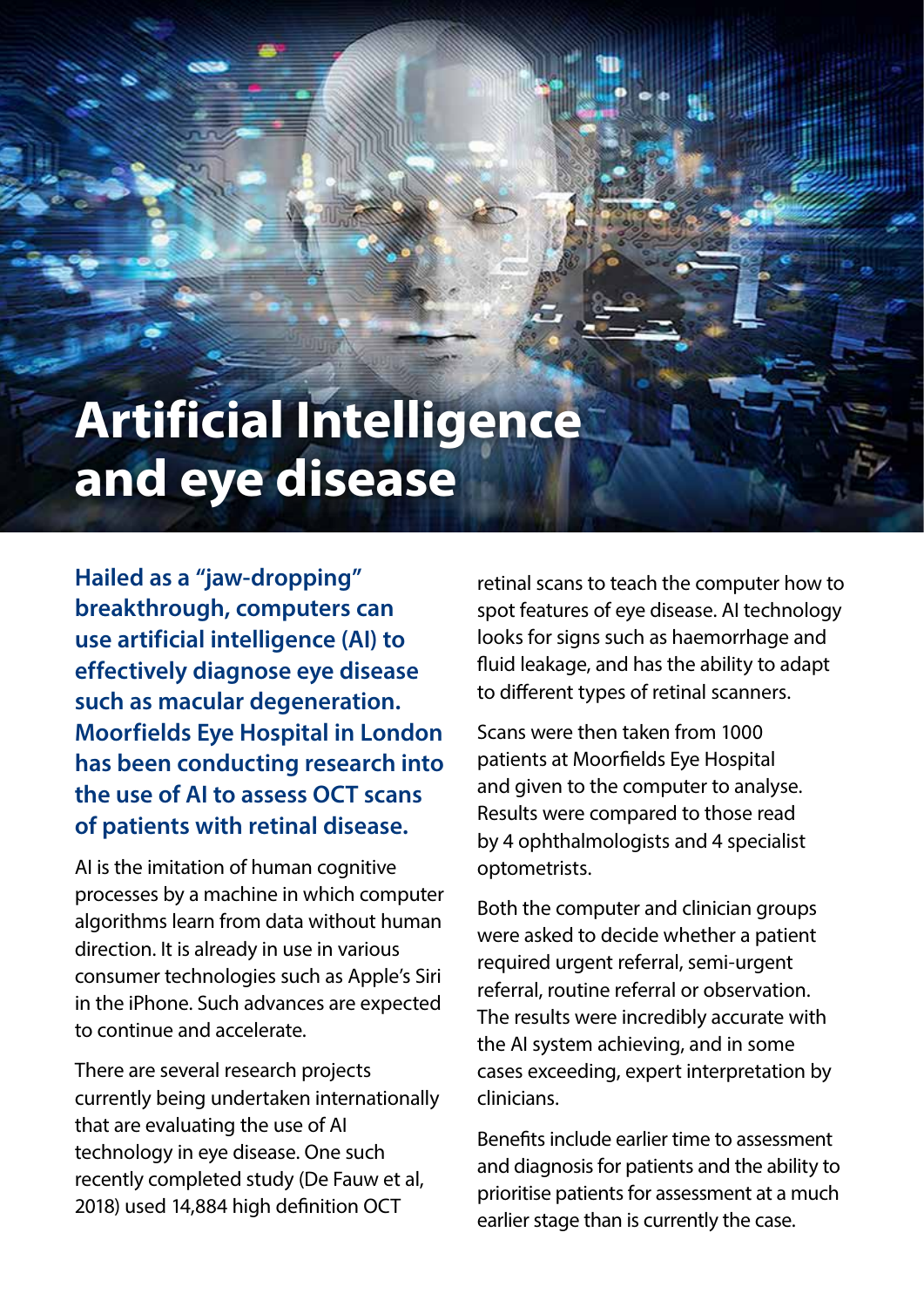AI is not going to replace consultant ophthalmologists. AI will not be used to simply recommend a patient for an injection into their eye on the basis of a machine-generated response. However, it will ensure patients see an appropriate specialist at the earliest possible point, get treatment early and result in better visual outcomes for patients.

AI is also being used to increase the speed and accuracy of diabetic retinopathy



screening and will likely result in earlier detection and treatment (Fogel AL, *et al*. 2018).

Ongoing research into AI technology is necessary to ensure the technology is robust and continues to meet a standard comparable to clinical experts.

### References

De Fauw J, *et al.* Clinically applicable deep learning for diagnosis and referral in retinal disease. *Nat Med.* 2018 Aug 13. [Epub ahead of print].

Fogel AL, et al. Artificial intelligence powers digital medicine. *npj Digital Med.* 2018 Mar 14. www.nature.com/npjdigitalmed

## **Wishing you all a very festive Christmas and happy holidays.**

From all of the team at Macular Degeneration New Zealand: Trustees, staff and volunteers.



# Video clips to view over the holidays

Awareness and education seminar (in case you missed a seminar this year)

#### **Dr Andrew Thompson**

www.mdnz.org.nz/awareness-and-education-seminar

**A patient story – Ross Legh** www.mdnz.org.nz/rosslegh

**What is Macular Degeneration?** www.mdnz.org.nz/what-is-macular-degeneration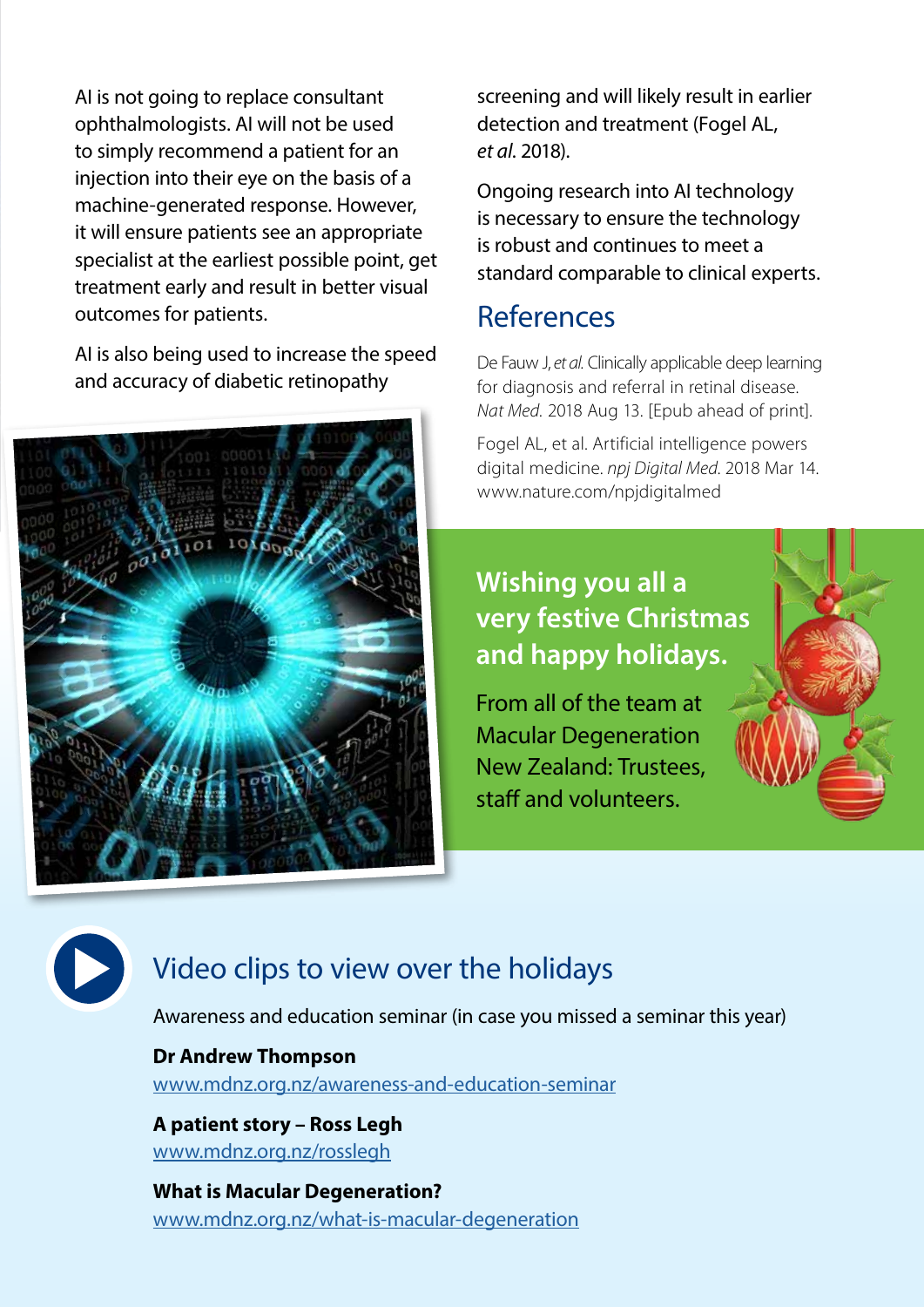





# **VISION FOR 2020: Reporting back, one year on**

Just over a year ago, we came across a graph that really stunned us.

#### **1.8 1.6 1.4 1.2 1.0 0.8 0.6 Million Population aged 65+ years** 1951-2061 95th percentile 75th percentile 50th percentile 25th percentile 5th percentile

**51 61 71 81 91 01 11 21 31 41 51 61 June year** Source: Statistics New Zealand

**0.4 0.2 0.0**

We knew the statistics, and that as the population ages, the incidence of macular degeneration will increase, but this graph really hit home. We felt like we were standing near the bottom of an Awareness Raising Mountain that would require extra effort to scale. **Example 19 Separation and Separation will increase, but this graph**<br> **\$31,000** per year devoted entirely<br> **S21,000** per year devoted entirely<br> **\$31,000** per year devoted entirely<br> **\$31,000** per year devoted entirely

**That is when Vision for 2020 was born, the more people we could reach now to raise awareness of macular degeneration, before they turn 65, the more sight will be saved.**

Early this year, we received the following email:



*"Hello Kaye. I have both wet and dry MD. It was diagnosed the week before Christmas 2017 when I had* 

*a bleed in my right eye. (Up until then I had no idea I had MD). I am now legally blind in my right eye, and have dry MD in my left eye which is a real worry. I am 71 and still work part time. Many thanks, Lesley"* 51 61 71 81 91 01 11 21 31 41 51 61<br>
June year<br>
Source: Statistics New Zealand<br>
Source: Statistics New Zealand<br>
The Cost of National Source: Statistics New Zealand<br>
The Cost of National Source: Many thanks,<br>
Lesley"

We needed to act now, so others would not be in Lesley's situation.

We knew we couldn't do this by ourselves. We set an ambitious target of raising at least \$150,000 per year devoted entirely to awareness raising and turned to you for your help. to awareness raising and turned<br>your help.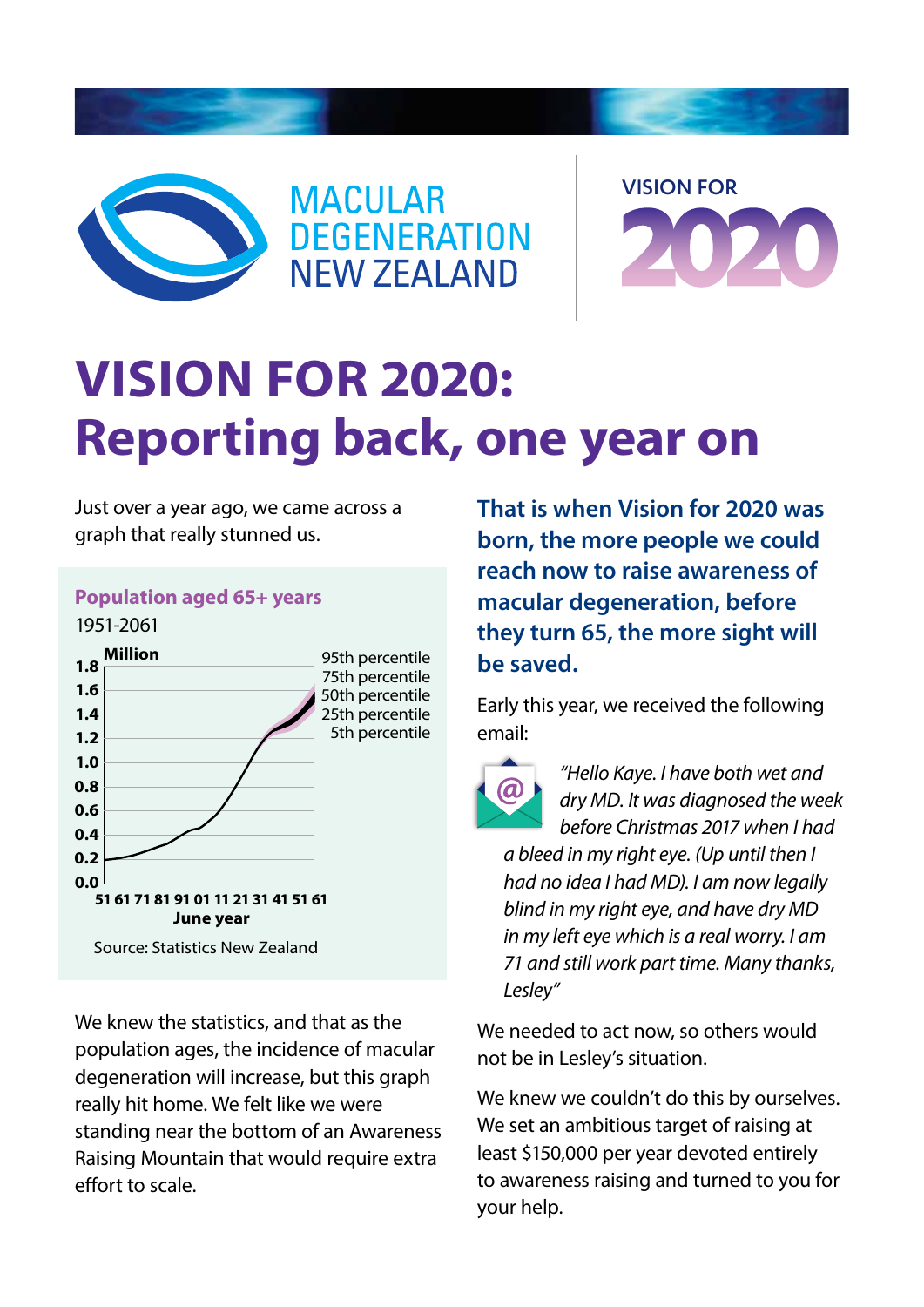**Now at the end of the first year, we want to offer a huge thank you to all who responded to our call and gave your support. Thanks to you, we have raised \$130,000 in our first year. Your support means that we have been able to:**

- **1. Engage Gaye Stratton as a community educator.** Gaye has been out and about in communities around New Zealand delivering seminars and presentations to over 800 people since June 2018.
- **2. Mailed out and distributed hundreds of free information packs and resources to people in need.**
- **3. Staffed the 0800 Save Sight Helpline** where every day we receive calls for assistance and support.

Thanks to your support, we were able to help people like Lesley:



*"Hello Kaye. I want to thank you very much for the information you sent me. I think it is important for you to know how much it meant to me. In fact as I read what was available*  with computers I was in tears with<br>mlisf that levedd he alde te coutines relief that I would be able to continue<br>with the computer. Every time I *have rung you have been absolutely wonderful and you should know you are making a difference for people. Thanks again, Lesley."*

We are now into the second year of Vision for 2020 and while last year we were able to help Lesley and many others like her, we still have a way to go.

MDNZ would really appreciate your support to reach people like Lesley before they lose their sight. If you are able to offer an annual or monthly contribution that would make a huge difference.

We are hoping in the coming year that we can afford to have more educators out and about reaching more people in more locations around New Zealand.

**Every little bit helps, your contribution enabled us to reach \$130,000 last year. Please help MDNZ reach \$150,000 this coming year.**



Today, we are at the cusp of the most significant demographic change of the 21st century. **BY 2030, 1 IN 4 PEOPLE WILL BE OVER 65 YEARS OF AGE.**

This group will also be living for lo<br>this group will also be living for lo<br>this previous generations. This by than previous generations. This bulge<br>will not pass with time. We need to<br>be proactive to save sight and ensure<br>wellbeing in old age. This is one of New<br>Tealand's most pressing issues.

would lead to reduced burden of manufactured burden of manufactured with the manufactured with the manufactured with the manufactured with the manufactured with the manufactured with the manufactured with the manufactured would lead to reduced burden of Macular Degeneration through timely and adequate provision of treatments." ".....awareness campaigns were found to be cost effective based on World Health Organization benchmarks."

**macular degeneration awareness will save over \$70 million a year.**

The Report clearly shows that the economic, social and personal cost of the status quo is too big to ignore.

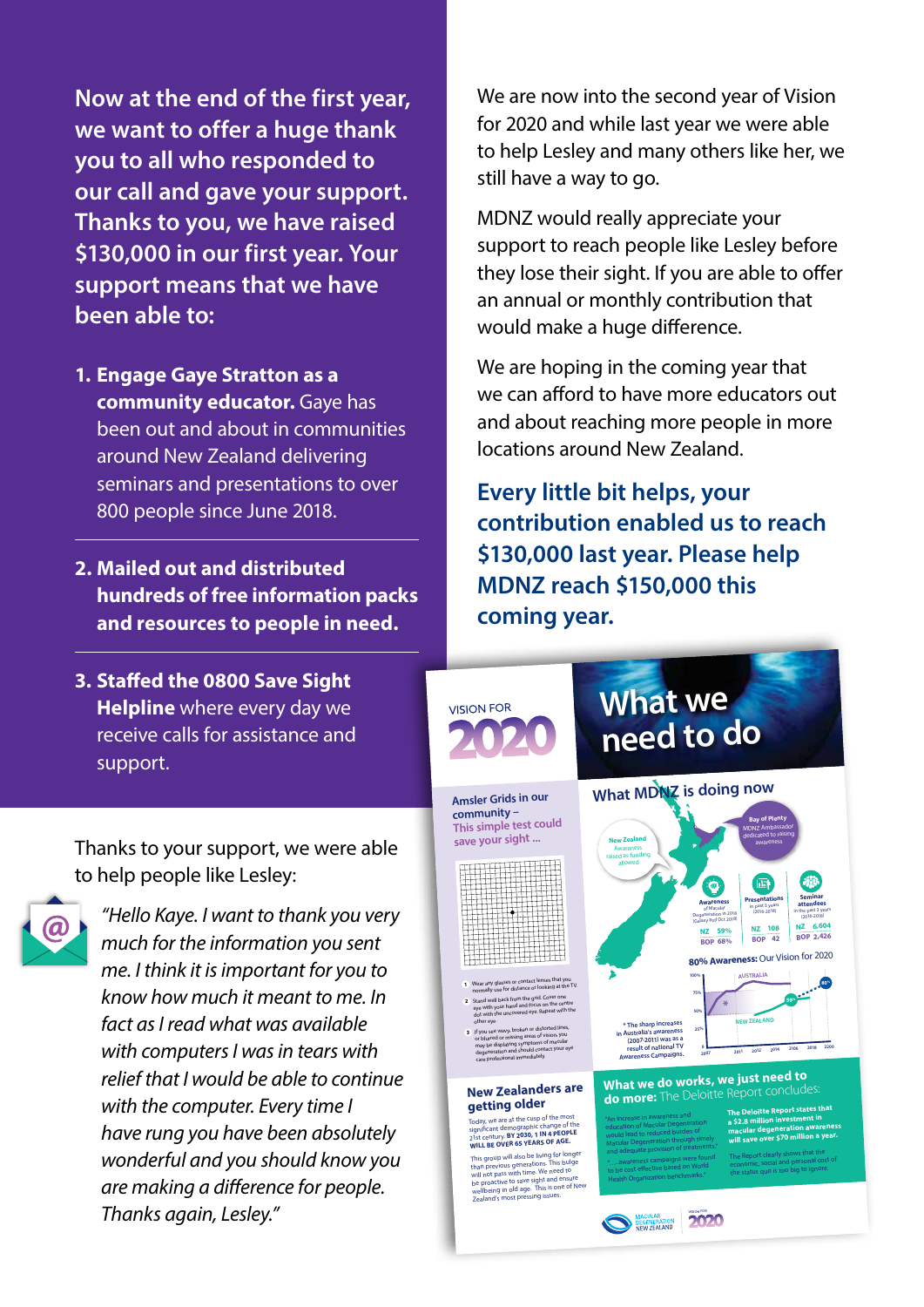# **Seminars and Conferences**

**Seminars continue to be the primary contact made by MDNZ to people in the wider community, spreading the awareness message far and wide. The pace of community seminars has increased significantly since Gaye has joined our team as our Community Liaison Educator.** 

Since August we have delivered 7 Ophthalmology led seminars in Dunedin, Nelson, Blenheim, Whangarei, Masterton, Napier and Katikati with a total of 642 attendees. Thank you to Drs Suter, French, Dalziel, Maslin, Beaumont and Thompson.

The Bay of Plenty has continued to be well catered for with Ambassador, Viv Jones, speaking to 216 people at 5 talks during that time.

Gaye has made 13 presentations around Auckland spreading the message to 221 people.

Open Day BUPA Wattle Downs





Penrose Rotary

Grey Power Manurewa

MACULA (622 852)

# **Awareness and Education Seminars**

### **Coming up in 2019 we have public seminars planned for:**

| <b>Greymouth</b> Saturday 26 January 10am |      |
|-------------------------------------------|------|
| <b>Invercargill</b> Saturday 23 March     | 10am |

To register your attendance please contact us on:

- **(C)** Our save sight helpline **0800 622 852 (MACULA)**
- or **email info@mdnz.org.nz**

Please tell people you know in these areas and invite them to contact us. Watch for further details on the MDNZ website for other seminars as they are funded and confirmed. **www.mdnz.org.nz**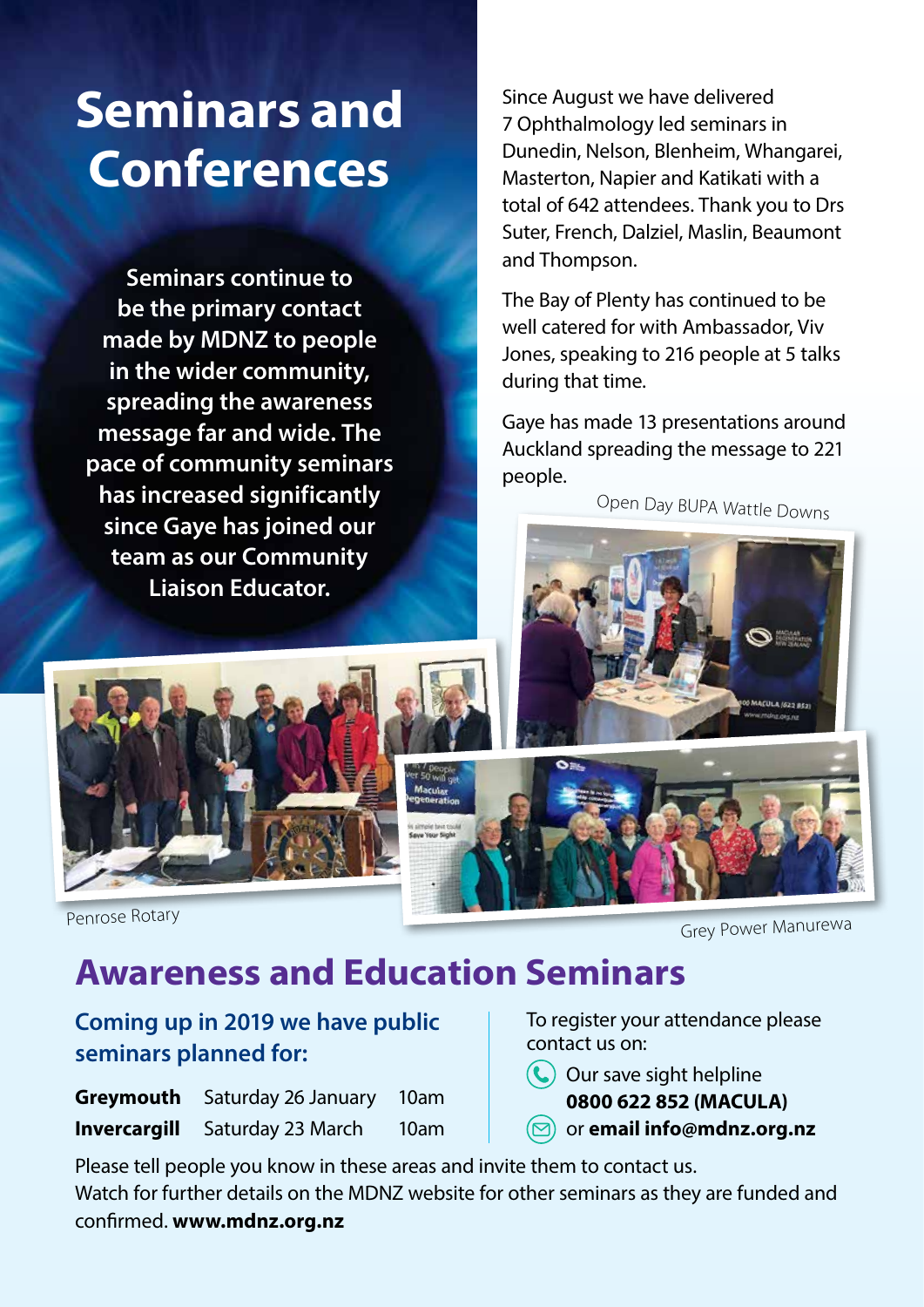

**Routine eye check helps save sight after disease diagnosis... Wendy's story**

### **Blenheim resident, Wendy Reynolds was struggling to attend dog shows around the country as her eyesight deteriorated.**

The white lines on the road seemed to wobble slightly as she drove, but Wendy put occasional problems with her sight down to age.

However, the elder care co-ordinator was experiencing symptoms of a disease that could have left her blind. A routine eye check uncovered the condition, macular degeneration, and Wendy wants to warn others to get regular eye checks.

 "Just sometimes when I was driving, the lines on the road wobbled and seem to

split. I wear glasses and thought I just needed new ones.

"I went in for an ordinary eye test and the optician said he was sorry to tell me that I needed to see a specialist straight away. But even then I didn't really think anything of it," she said.

"I hadn't even heard of it before, I thought the optician was probably just being overly cautious. I was quite blase about it really," Wendy said.

"I saw a specialist privately and he told me that I needed to have injections in my eyes for the rest of my life and that if I didn't, I could go blind. It was a shock."

Wendy was getting regular Pharmac-funded Eylea injections, which had improved the condition in one eye. But she said her left eye had proved more problematic.

The proud owner of a new \$120,000 mobile home, Wendy said she was worried that one day she would not be able to drive it.

The keen animal lover, who shows her pedigree poodles around New Zealand, said the disease had sometimes made it more difficult to attend events.

"Today, my eyes are clear but get worse when I'm tired. I remember one day grooming one of my poodles when it looked like the table was buckling but of course it wasn't."

"I don't know what's ahead with my eyes but I don't really have a choice if I want to keep my sight."

"All this from a routine check - it's just so important to see an optician," Wendy said.

Based on an article by courtesy of www.stuff.co.nz/marlborough-express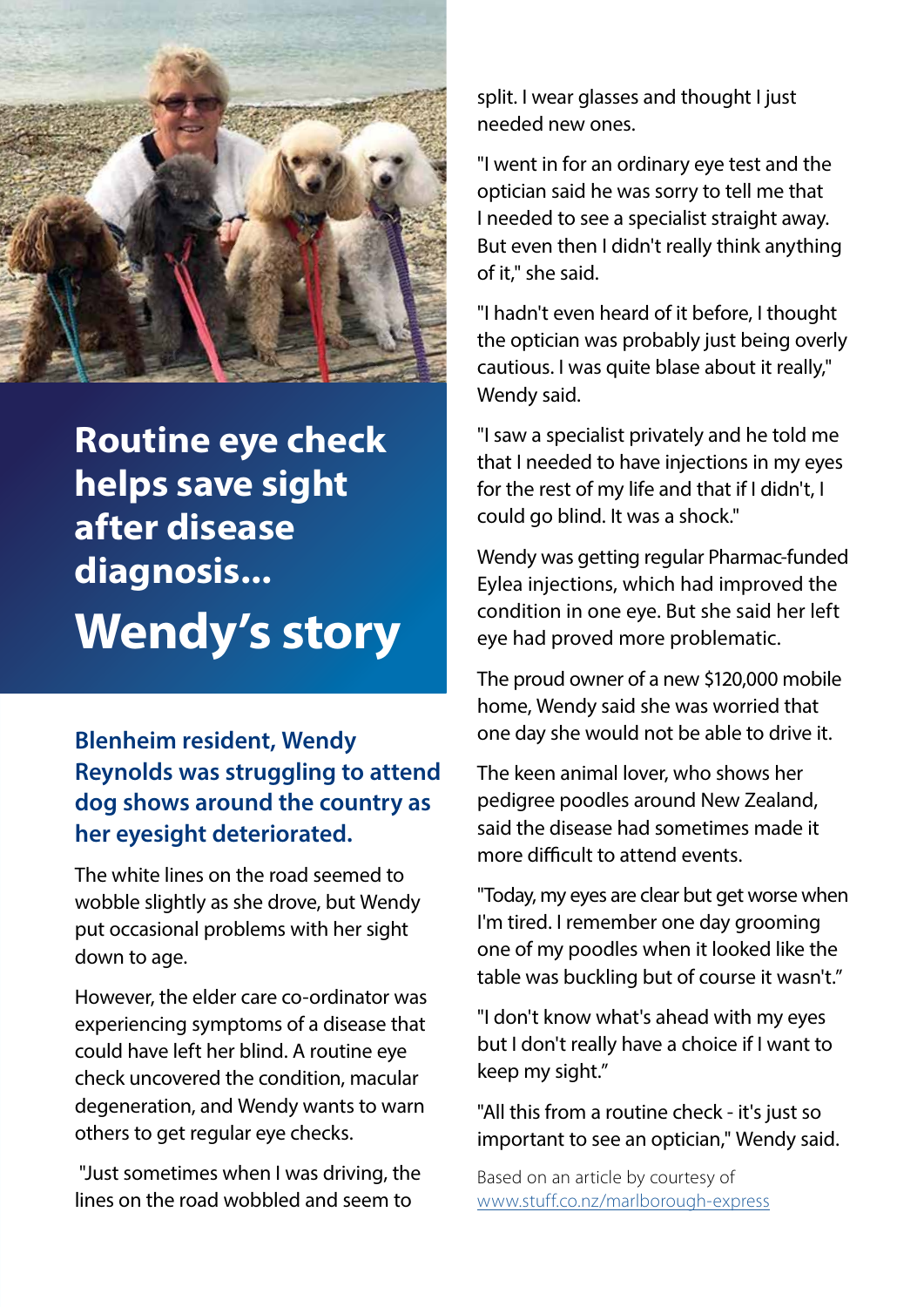# **Blue light toxicity and the eye**

### **Several studies have been published in medical literature regarding high-intensity blue light inducing retinal cell death.**

This leads to questions regarding the effect of blue light emitted from displays of smart phones, monitors, televisions, and whether this blue light has the same effect on the health of retinal cells.

One study examined this question and investigated the effect of blue light emitted from various devices. It showed that blue light increased the production of reactive oxygen species (ROS), especially with a shorter wavelength of 449 nm. The study concluded that blue light hazard from display devices might be greatly reduced if devices contained less short wavelength blue light (Moon J *et al*. Integr Biol (Camb). 2017;22: 436-443). Some smartphones can remove blue light from their display.

A difficulty with such studies is that they are laboratory based and not necessarily applicable to the body's natural state.

Another study concludes that exposure to blue light in the range of 470 to 480 nm for days to weeks should not significantly increase the risk of development of eye disease. However, this finding cannot be generalised to long-term exposure (months to years). More studies are required to



determine the effects of blue light on the eye (Tosini G *et al*. Mol Vis. 2016;22:61-72).

The natural crystalline lens of the eye grows larger and more yellow with increasing age, (i.e. a cataract forms). This results in decreased transmission of light, especially of short blue wavelength light. To address blue light toxicity, intraocular lenses commonly contain a blue light filter in the lens to mimic the natural crystalline lens absorption and transmittance properties of blue light. This prevents short wavelength blue light reaching the retina.

Controversy still exists around blue light toxicity in real life situations rather than laboratory science. Antioxidants, such as vitamin D, lutein and zeaxanthin, are useful free radical scavengers that offer protection against potential blue light induced retinal cell damage.

Controversy still exists around blue light toxicity issues in real life situations rather than laboratory science. Antioxidants, such as vitamin D, lutein and zeaxanthin, are useful free radical scavengers that offer protection against potential blue light induced retinal cell damage.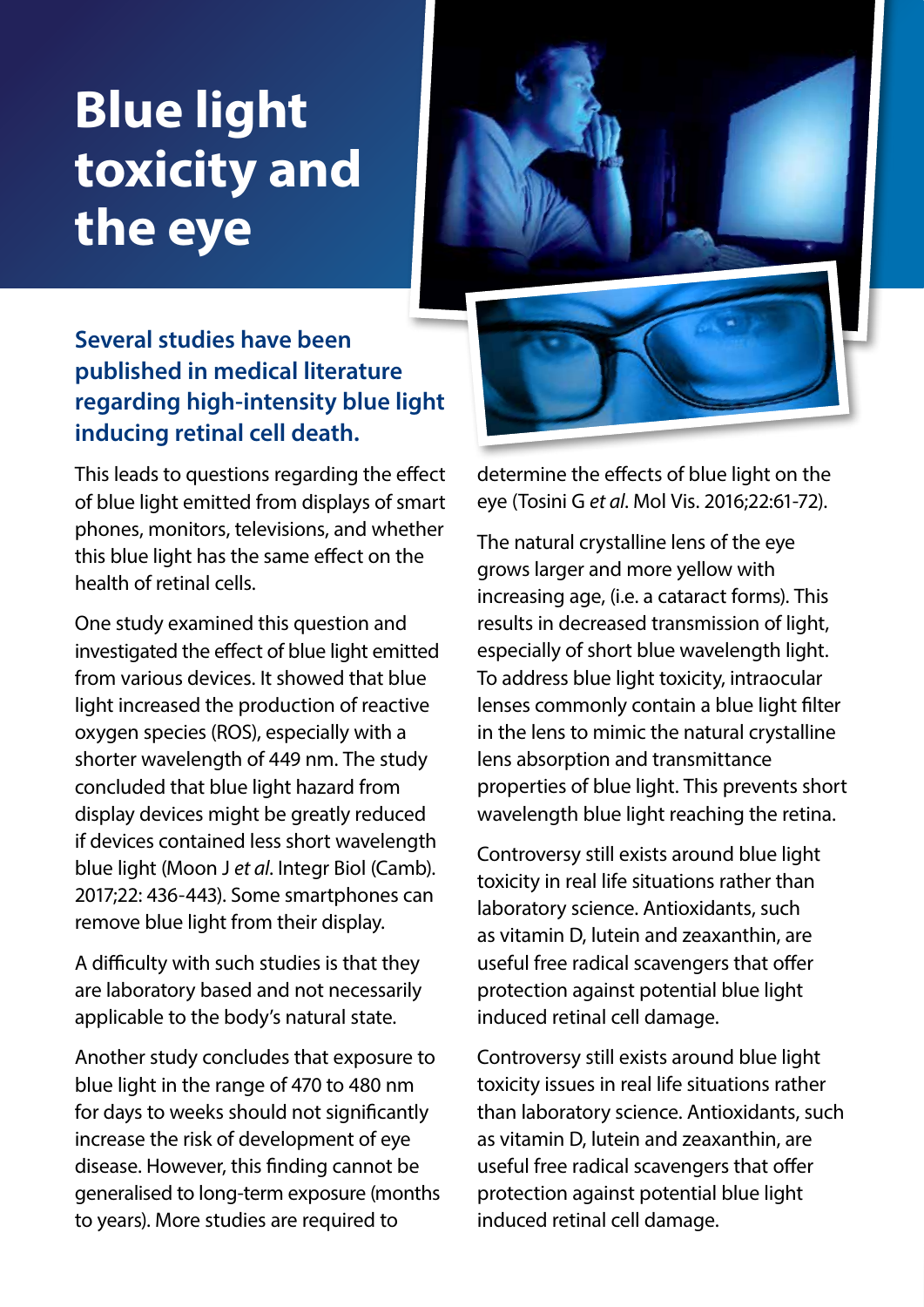# **MDNZ welcomes two new Ambassadors**

# **Pic Picot**

**Pic is a well-known Nelson businessman of Pic's Peanut Butter fame, who lives with macular degeneration and has already become involved by promoting our recent seminar in Nelson.** 

He attributes much of his company's success to the imperative to delegate – forced on him by his macular degeneration, and his ability to move from a focus 'on detail' to taking an overall view of his companies' direction. He has joined MDNZ in the hope that his story might show others with the same condition that it need not negatively affect their quality of life.

# **Gordon Harcourt**

**Gordon joins his mother, Dame Kate Harcourt, as an ambassador for MDNZ.** 

He first became aware of MD because she had an Amsler grid on her bathroom wall, and he has a 50% risk of developing MD because of the family history.

He is best known as presenter of TVNZ Fair Go. After nearly 30 years in journalism in New Zealand and with the BBC, Gordon joined the Commerce Commission's communications team in 2017.

**Gordon has already embraced his ambassadorial role as guests thoroughly enjoyed his MC'ing of the recent Vision for 2020 evening. We loved Gordon's checked suit as a homage to the Amsler Grid.** 

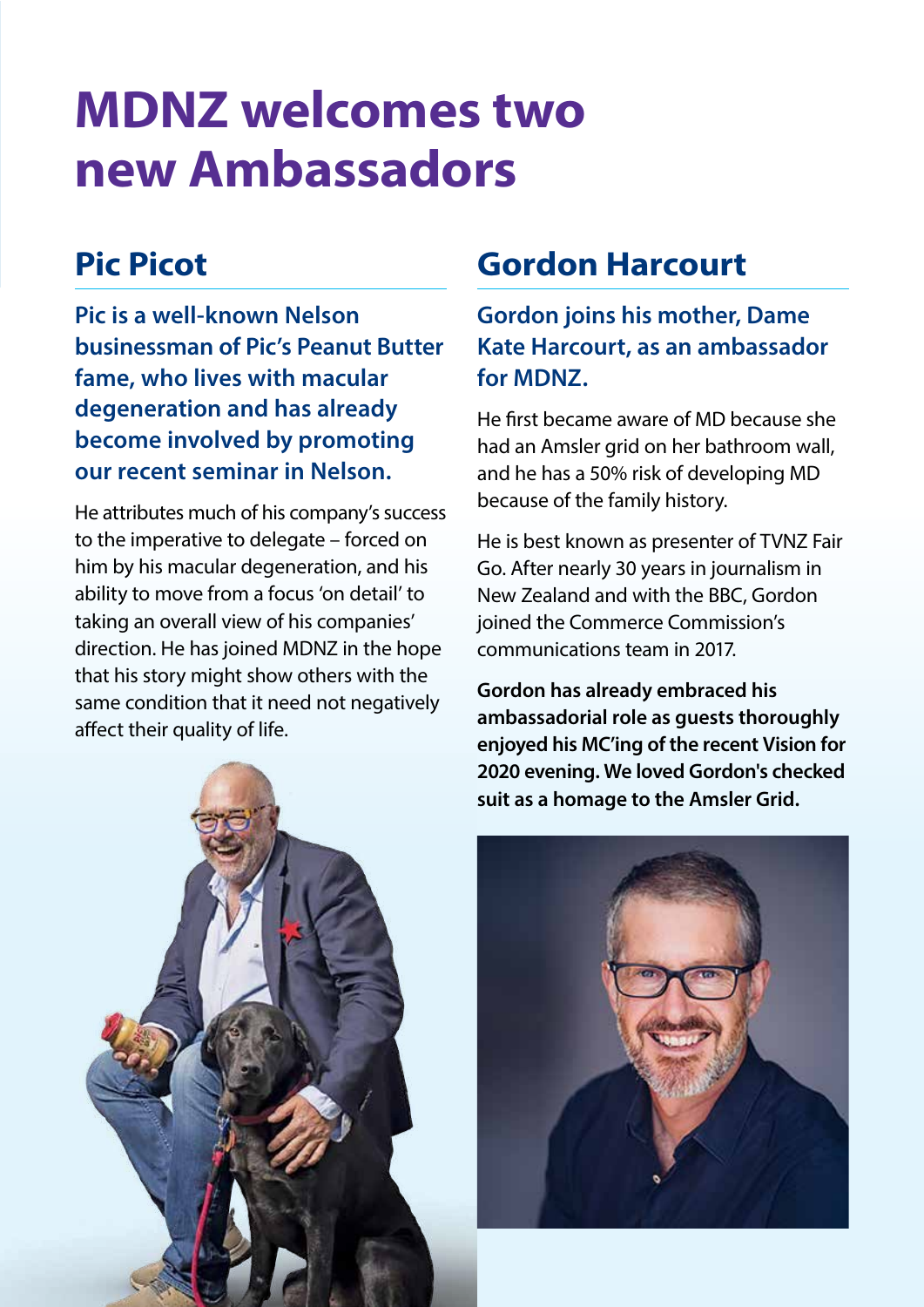# **Macular Degeneration thanks our Professional Friends**



**These Optometrists and Ophthalmologists have made a commitment to support the work of MDNZ. We thank them all.**

#### **Optometrists**

**Graham Jenkins** Auckland **Kristine Jensen** Auckland **Mike Jowsey** New Plymouth **John Kelsey** Pukekohe **Jagrut Lallu** Waikato **Grace Lang** Auckland **David Lee** Auckland **Richard Lobb** Southland **Niall McCormack** Hawkes Bay **Claire McDonald** Auckland **Roberta Mcllraith** Christchurch **John Mellsop** Wanganui **Callum Milburn** Dunedin **Keith Miller** Tauranga **Rebecca Monteiro** Auckland **Kent Napier** Waikato **Brian Naylor** Palmerston Nth **Richard Newson** Tasman **Melinda Nordin** Auckland **Kevin O'Connor** Wellington **Simon Rose** Waikato **Danielle Ross** Central Otago **Lynley Smith** Tauranga **Nigel Somerville** Auckland **Frederick Swain** Napier **Cullen Szeto** Auckland **Noel Templeton** Blenheim/Westport **John Veale** Canterbury **Peter Walker** Waikato **Phillip Walsh** Auckland **Grant Watters** Auckland **Michael White** Bay of Plenty **Jeremy Wong** Auckland

### **Ophthalmologists**

**Dr John Ah-Chan** Palmerston Nth **Dr Rachel Barnes** Auckland **Dr John Beaumont** Hawkes Bay **Dr James Borthwick** Canterbury **Dr John Bowbyes** Otago **Dr Oliver Comyn** Christchurch **Dr David Dalziel** Northland **Dr Narme Deva** Auckland **Dr Sean Every** Canterbury **Dr Nicholas Johnson** Southland **Dr Brian Kent-Smith** Northland **Dr Muhammad Khalid** Timaru **Dr Steve Mackey** Wellington **Dr Ainsley Morris** Christchurch **Dr Michael O'Rourke** Bay of Plenty **Dr Monika Pradhan** Auckland **Dr Peter Ring Manual Auckland Dr Dianne Sharp** Auckland **Dr Andrew Thompson** Bay of Plenty **Dr David Worsley** Waikato

#### To find a Professional Friend near you go to  **www.mdnz.org.nz**

If optometrists or ophthalmologists would like to become a Professional Friend please visit **www.mdnz.org.nz, or phone 0800 MACULA (622 852)**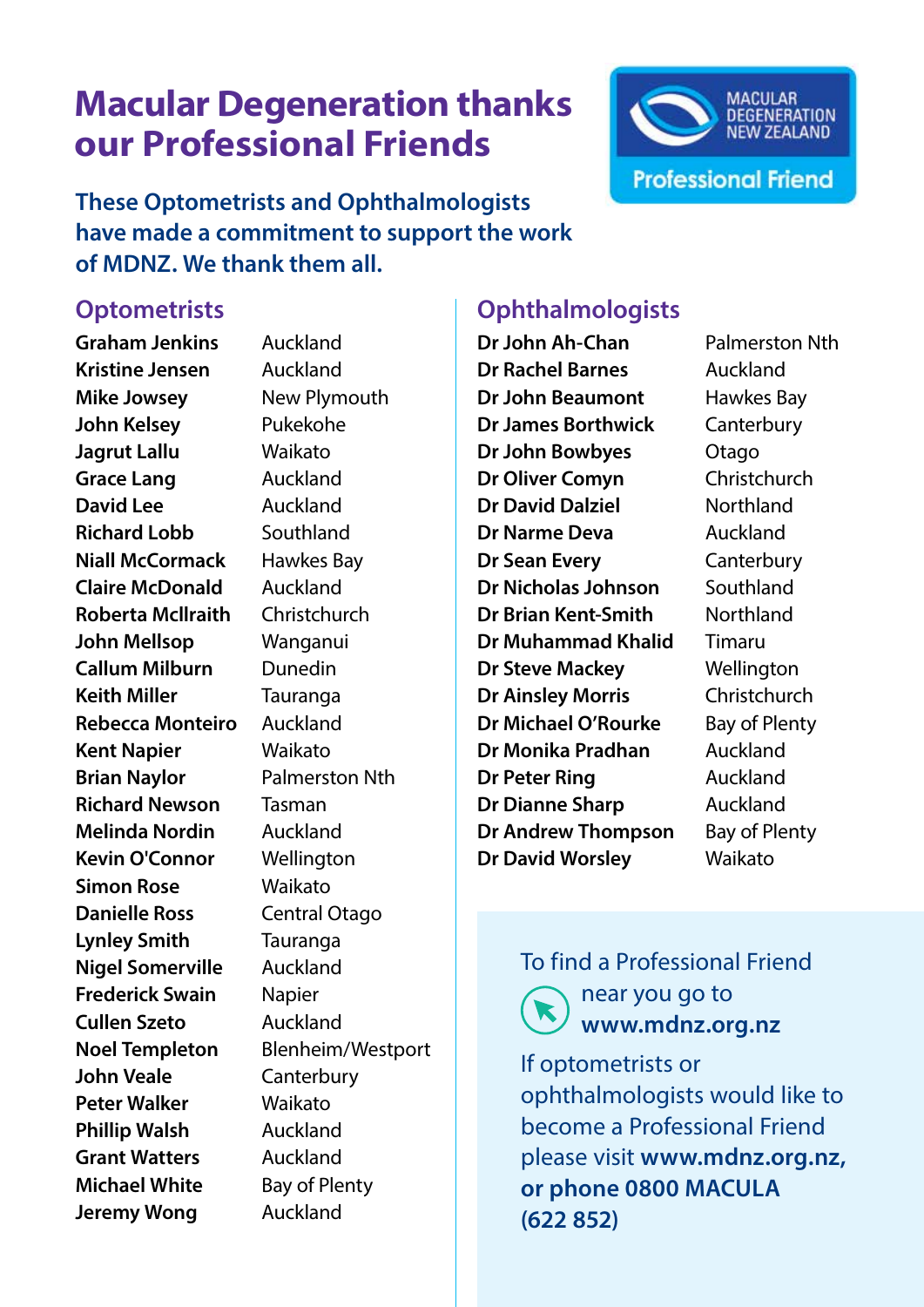

### **Help us to transform lives by supporting the Macular Degeneration three-year Vision for 2020 campaign.**

#### **Your support will provide:**

| \$50     | Information packs posted<br>out to 10 people            |
|----------|---------------------------------------------------------|
| \$150    | Information packs for<br>36 seminar attendees           |
| \$500    | One week of the<br>0800 Save Sight Helpline             |
| \$2,000  | An Awareness and Education<br>Seminar in your community |
| \$10,000 | Help fund a Community<br>Educator                       |
|          | Carriera de a abaldo a Camada ante                      |

# **Saving the sight of another is such a wonderful gift. such a wonderfully**<br> **Such a wonderfully**<br> **Sourconally** is even

*"No act of kindness, no matter how small is ever wasted"* **Aesop**

# Bequests now sm

Have you thought about leaving a gift to support the future work of MDNZ and its aim to reduce the incidence and impact of MD in New Zealand?

Contact us to find out more on **info@mdnz.org.nz** or call *"An increase in awareness and*  **0800 MACULA (0800 622 852) EDUCATION OF A WOULD WOULD LEAD TO A VEHICLE A** 

*to reduce the change you wish to see Degeneration the world"* Mahath *in the world"* **Mahatma Gandhi**



#### **Please donate** to support those with MD

| <b>Title</b>                                                                                                                                                      | Mr / Mrs / Ms / Miss / Other                                                                                                           |  |  |
|-------------------------------------------------------------------------------------------------------------------------------------------------------------------|----------------------------------------------------------------------------------------------------------------------------------------|--|--|
| First name                                                                                                                                                        |                                                                                                                                        |  |  |
| Last name                                                                                                                                                         |                                                                                                                                        |  |  |
|                                                                                                                                                                   | Name to appear on tax receipt                                                                                                          |  |  |
|                                                                                                                                                                   |                                                                                                                                        |  |  |
| Street address                                                                                                                                                    |                                                                                                                                        |  |  |
| Suburb                                                                                                                                                            |                                                                                                                                        |  |  |
| City                                                                                                                                                              | Postcode                                                                                                                               |  |  |
| Email                                                                                                                                                             |                                                                                                                                        |  |  |
| Phone (home)                                                                                                                                                      |                                                                                                                                        |  |  |
| Phone (mobile)                                                                                                                                                    |                                                                                                                                        |  |  |
| I would like to give a gift (choose one)<br>$\Box$ Single<br>$\Box$ Monthly $\Box$ Annually<br>$\Box$ \$200 $\Box$ \$150 $\Box$ \$100 $\Box$ \$50 or \$<br>Amount |                                                                                                                                        |  |  |
| I would like to pay by (choose one)                                                                                                                               |                                                                                                                                        |  |  |
| $\Box$ Cheque (enclosed)<br>$\Box$ Credit card VISA / MasterCard (circle one)                                                                                     |                                                                                                                                        |  |  |
| Card number                                                                                                                                                       |                                                                                                                                        |  |  |
| Cardholder's name                                                                                                                                                 |                                                                                                                                        |  |  |
| Amount \$                                                                                                                                                         | Expiry date<br>$\prime$                                                                                                                |  |  |
| Signature                                                                                                                                                         |                                                                                                                                        |  |  |
|                                                                                                                                                                   | For online donations visit www.mdnz.org.nz                                                                                             |  |  |
| <b>Thank you</b>                                                                                                                                                  | $\Box$ I would like to receive information about MD<br>$\Box$ I would like to receive the MDNZ newsletter                              |  |  |
|                                                                                                                                                                   | $\Box$ Please send me more information about leaving<br>a gift/bequest for MDNZ in my will<br>Please complete this form and return to: |  |  |

**Macular Degeneration New Zealand, PO Box 137070, Parnell, Auckland 1151 or Fax 09 307 2021**

For assistance phone **0800 MACULA (0800 622 852)** *Donations over \$5 are tax deductible.*